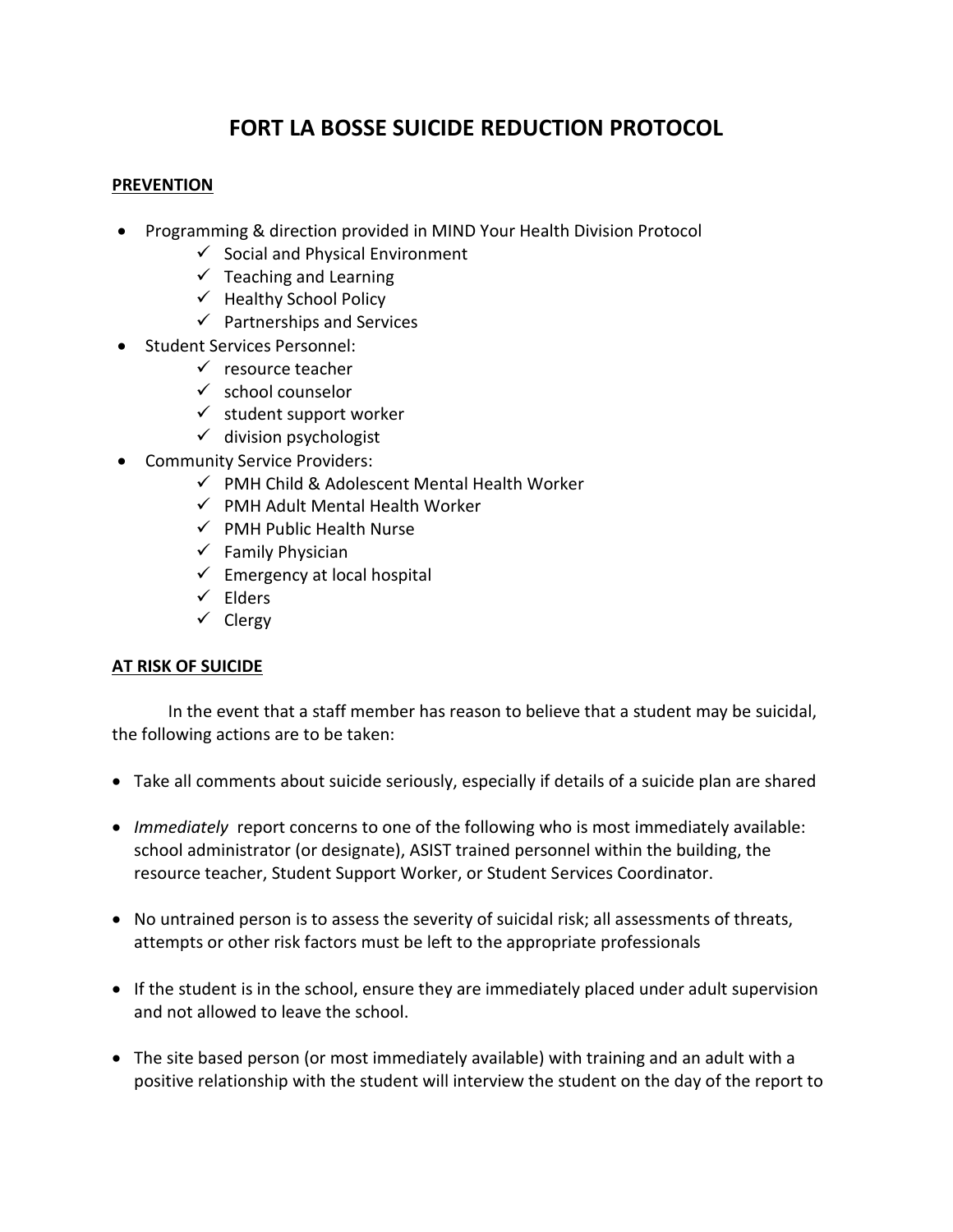determine the extent of suicidal thinking, the potential plan of suicide, the lethality of the plan and the history of the student's suicidal thinking and attempts.

- Where risk is imminent, ensure safety for the student by continuing to provide adult supervision.
- Those immediately involved may consult with other staff not initially involved or discuss the case with external professionals (eg. Physician, mental health worker, etc.) wo may have prior involvement with the student.
- Plans may include:
	- $\checkmark$  No further involvement beyond documentation of the incident
	- $\checkmark$  Monitoring by a specific staff member
	- $\checkmark$  Referral for follow-up within the school setting or with external support personnel
	- $\checkmark$  Asking parents/guardians to immediately come to the school to be a part of planning process
- *PARENTS/GUARDIANS MUST ALWAYS BE CONTACTED REGARDLESS OF THE PLANS DETERMINED*
- Students will always be included in development of a safety plan

# **SCHOOL RE-ENTRY FOR A STUDENT WHO HAS ATTEMPTED SUICIDE**

- Make the student's return to school as seamless as possible
- Because a student who attempted suicide is often at greater risk for suicide in the months following the crisis, it is extremely important to monitor his or her re-entry into school and to maintain close contact with parents/guardians/caregivers and other supports working with the student.
- Whenever possible, obtain a written release of information signed by the parent/guardian.
- Inform the student's teachers on a need to know basis of the number of days the student may be expected to be away from school.
- Request that teachers provide students with essential assignments to be completed as appropriate.
- Maintain a positive connection between the most appropriate staff person and the student.
- Keep students informed of school news and developments as appropriate.